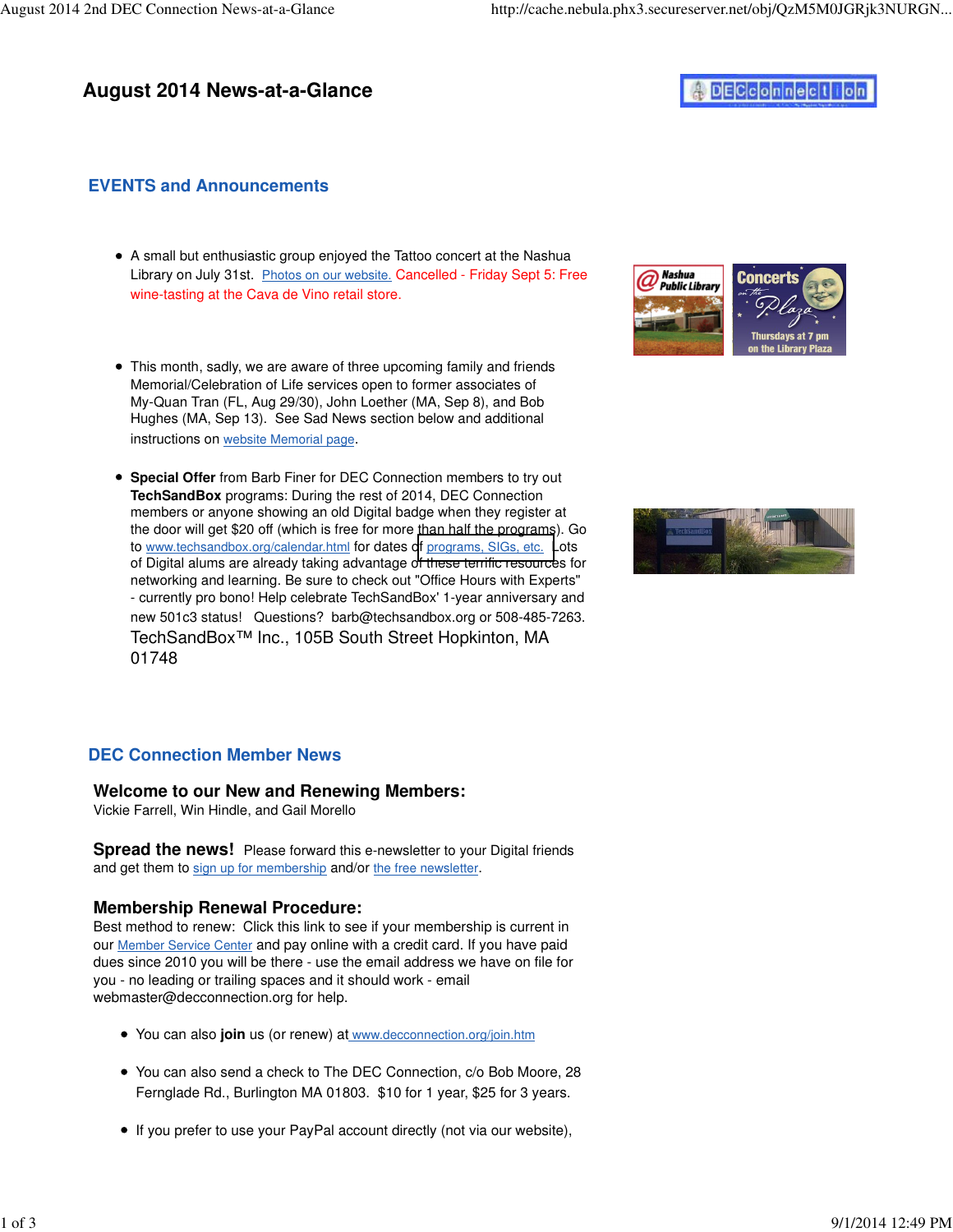use our payment address: [registrations@decconnection.org - p](mailto:registrations@decconnection.org)lease do NOT use any of the Board members' personal email addresses.

**Staying on our email list:** Our newsletter contact manager disables emails if the recipient mail server sends a rejection notice. If in the future you don't receive News-at-a-Glance, or if you change your email address, re-register for our free e-news at<http://www.decconnection.org/mail.htm>

### **DEC Connection Member NewsBytes**: send yours to:

[webmaster@decconnection.org](mailto:webmaster@decconnection.org) See our new NewsByte archive page.

- **Tom Pulsifer** writes: Been selling Real Estate since I retired... laid off in 2003 from HP after 36 yrs with the Trio. Lived in the No. GA Mtns since 1998. Met Pam from New Orleans a wonderful lady who stole my heart after moving to Atlanta from Maine in 1991 and married in 1992 after being single for 13 years. Our house is on the market and when we sell we are moving to Pam's hometown of New Orleans where I will spend the rest of my life! [pulsiferT@gmail.com](mailto:pulsiferT@gmail.com)
- **Arthur Lampert** wrote in to share the neat memorabilia at right: I worked in Israel, which was based in Herzliya, north of Tel Aviv, until it moved to Ra'anana, just to the east of Herzliya. I began in June 1988 and stayed through the transition to Compaq and then HP, where I still work. My jobs have changed, of course. arthur.[lampert@hp.com](mailto:lampert@hp.com)
	- The DEC auto decals were used to identify company cars in Israel. The rainbow decals were very old, used when the standard company car was the Subaru 1600. Then came the blue logo decals in Hebrew, which were eventually replaced by the red ones in English. The keyboard is from my old VAX workstation. Note the Hebrew secondary character set.

## **Sad News Department**

The Digital community is greatly saddened by these recent deaths:

- John B. Loether, 69, of Berlin MA on August 22
- My-Quan Tran, 64, Boca Raton FL on August 18
- Linda D. Brooks, 65, of Merrimack NH on August 8
- Fred Bell of Port Charlotte FL on July 15

Memorial services announced for Bob Hughes, My-Quan Tran and John Loether.

Details are on our Memorials Page

## **Website Updates**

- Know someone who is leaving HP? Please pass the word to anyone leaving HP to use the HP Alumni Association's "ASAP Checklist" immediately. It has advice and mutual help -- developed by HPAA members -- on the many things you have to do before you lose access to HP's internal systems. Thanks to Curt Gowan for this posting. Go to [http://www.hpalumni.org/asap \(H](http://www.hpalumni.org/asap)PAA membership not required.)
- Thanks to Curt Gowan, HPAA, for this link to important information on "**Maximizing your Social Security benefits"** from the 5/7/15 HPAA webinar.